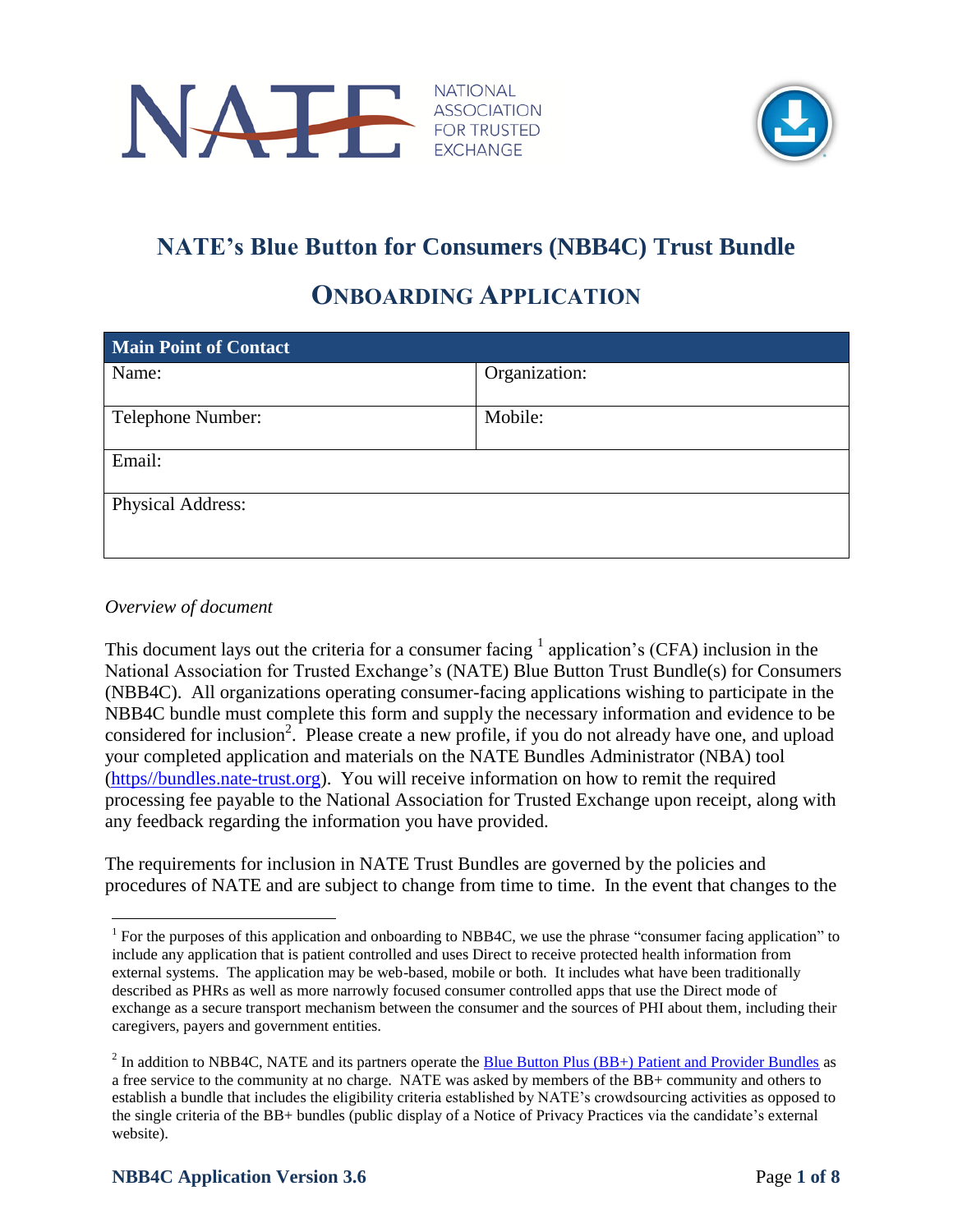



inclusion requirements are approved by the NATE Board of Directors, each organization operating a CFA will be required to resubmit or otherwise demonstrate compliance with the criteria within a period of time decided upon by the Board, but not to be less than 30 days unless required by changes in applicable law. Onboarded entities always have the right to withdraw from a NATE operated bundle at any time.

In the event that your application does not meet or exceed the requirements for onboarding, you will receive information regarding any gaps identified. At the discretion of NATE, you may be required to resubmit an application; if the new application is not received within 30 days, an additional processing fee may be required to offset the additional cost incurred by NATE.

Once your application has been approved, you will be required to upload the following information on the NATE Bundles Administrator [\(https://bundles.nate-trust.org\)](https://bundles.nate-trust.org/):

- 1. The technical point of contact (name and email address) for the person responsible for managing updates to trust anchors in the trust store<sup>3</sup>.
- 2. The technical point of contact (name and email address) for the person responsible for transport (not content) testing, should it be different from (1) above.
- 3. The trust anchor certificate for the Direct HISP.

Certificates can be provided in any format. However, some formats and extensions are identified as a potential security threat by our email servers. Therefore, either (1) include the certificate in a ZIP file archive, or (2) change the extension to something harmless (such as "txt") and include the correct format/extension in the body of the email.

Related NATE documents:

- NATE Procedure 3 d 1
- NATE Policy 3 c 3 (NBB4C)

Questions regarding this form or the onboarding processes in general can be directed to Aaron Seib, NATE CEO, at [aaron.seib@n](mailto:aaron.seib@)ate-trust.org.

 $\overline{a}$ <sup>3</sup> Since not all organizations have the ability to automatically poll<https://bundles.nate-trust.org/nbb4c.p7c> for updates to NBB4C, our procedures require the NATE Trust Bundle Coordinator to send an alert to all bundle participants whenever an update is made.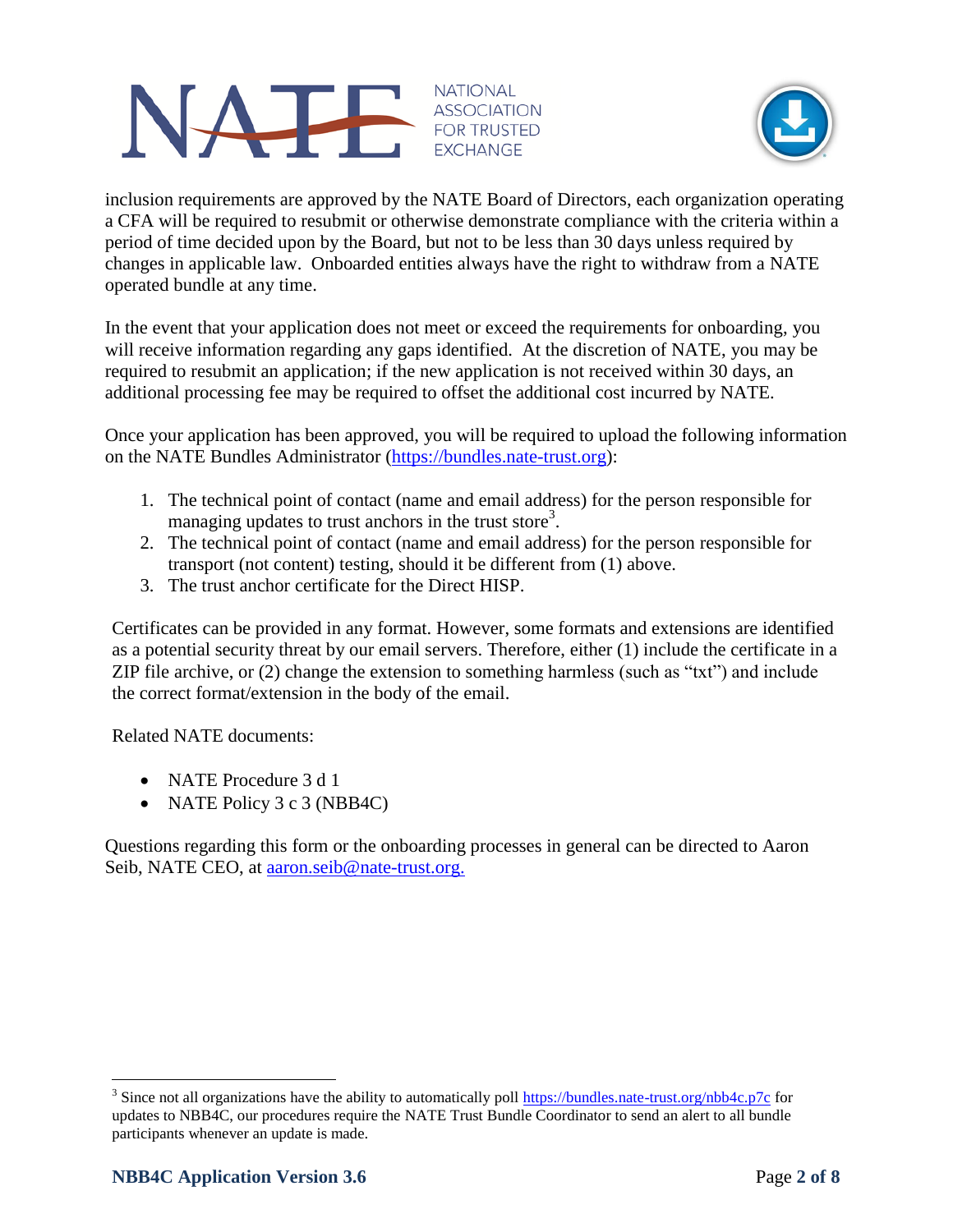## **A. General Obligations of the Consumer Facing Application (CFA)**

|    |                                                                                                                                                                                                                                                                                        | <b>Method of</b>                                                     | Provide a description of how this obligation is satisfied and                                                                                                                                                                                                                                                                                                                                                                                                                                                            |
|----|----------------------------------------------------------------------------------------------------------------------------------------------------------------------------------------------------------------------------------------------------------------------------------------|----------------------------------------------------------------------|--------------------------------------------------------------------------------------------------------------------------------------------------------------------------------------------------------------------------------------------------------------------------------------------------------------------------------------------------------------------------------------------------------------------------------------------------------------------------------------------------------------------------|
|    | <b>Obligation</b>                                                                                                                                                                                                                                                                      | <b>Attestation</b>                                                   | attach any additional documentation or evidence as necessary.                                                                                                                                                                                                                                                                                                                                                                                                                                                            |
|    | The CFA shall comply with all<br>applicable state and federal laws<br>and regulations.                                                                                                                                                                                                 | $\square$ Self-Attestation<br>alone                                  | Applicant expects to remain compliant with all applicable laws and<br>regulations within the states in which consumers access its offering.                                                                                                                                                                                                                                                                                                                                                                              |
| 2. | The CFA shall display their<br>Privacy Notice in an easily<br>accessible location prior to sign<br>up or use. Must include language<br>on the application's data<br>practices, including those areas<br>addressed by the ONC Personal<br><b>Health Record (PHR) Privacy</b><br>Notice. | $\square$ Self-Attestation<br>with supporting<br>materials submitted | Applicant should include links to its published privacy notices and a link<br>to the home page of the application's service. For those applicants that<br>offer smart phone applications only, text of their privacy policies or<br>instructions on how a user is presented their privacy policy are sufficient<br>alternatives. Applicant should also include a narrative response on how<br>its approach to NPP materials echoes the information provided by the<br>ONC's Personal Health Record (PHR) Privacy Notice. |
| 3. | The CFA shall notify its users and<br>consumers of changes to its<br>Privacy Notice per applicable<br>law; when CFA is required to<br>notify its users NATE shall be<br>notified as well.                                                                                              | $\square$ Self-Attestation<br>with supporting<br>materials submitted | Applicant should provide a narrative response on how its users are<br>notified of changes and updates to any privacy policies. Applicant should<br>describe how NATE is to be notified of updates to privacy policies.<br>Failure to notify NATE of changes to a Privacy Policy may result in<br>removal of your organization from the bundle.                                                                                                                                                                           |
| 4. | The CFA shall conform to<br>industry-accepted security<br>practices and at a minimum<br>maintain necessary safeguards for<br>ensuring the privacy and security<br>of personally identifiable health<br>information.                                                                    | $\square$ Self-Attestation<br>with supporting<br>materials submitted | Please provide any information, including $3rd$ Party independent reports,<br>that speaks to your offering's compliance with industry accepted security<br>practices and safeguards that your organization has put in place along<br>with your written attestation.                                                                                                                                                                                                                                                      |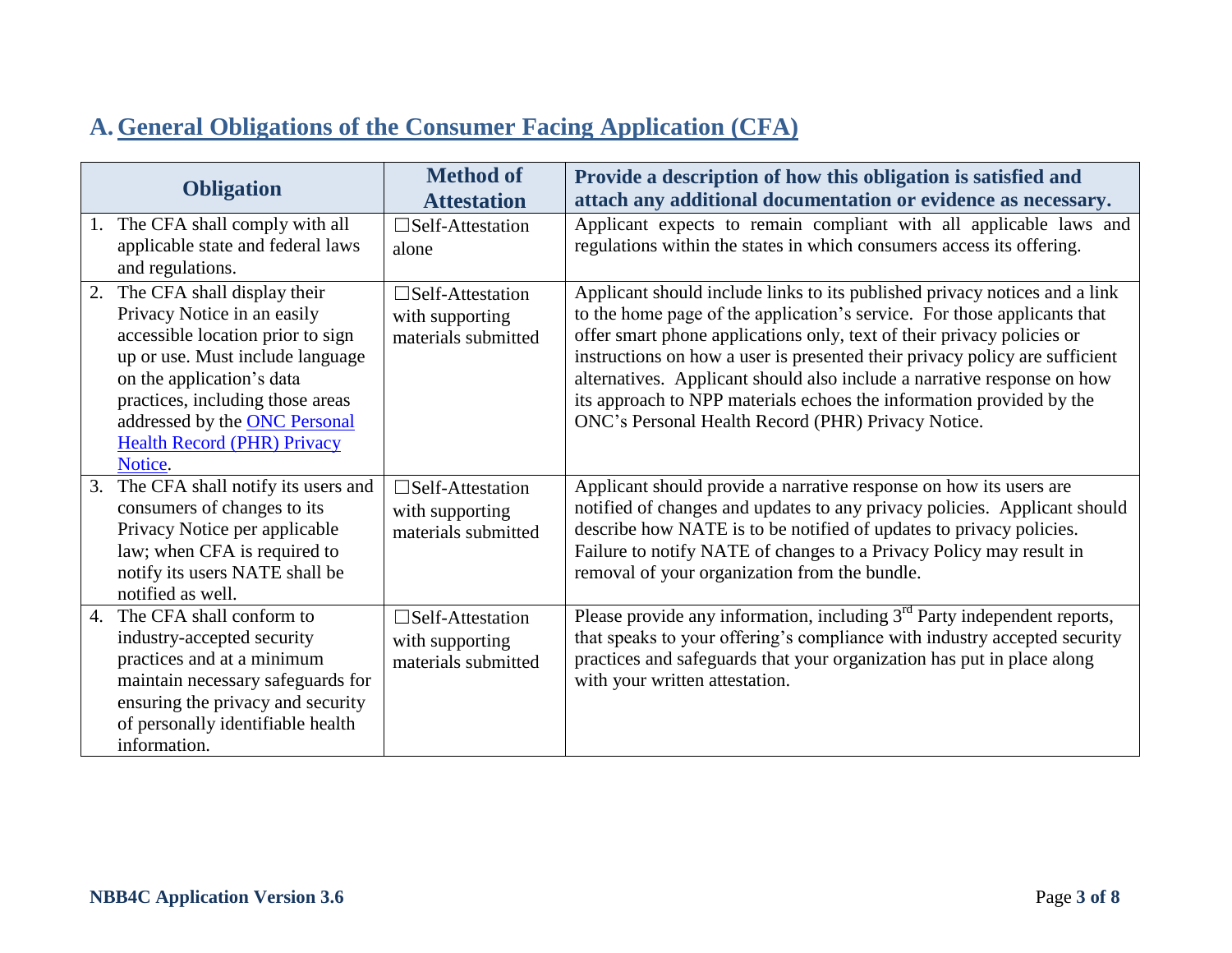|    | <b>Obligation</b>                                                                                                         | <b>Method of</b>                                                                     | Provide a description of how this obligation is satisfied and                                                                                                                                                                                                                                                                                                                                                                                                                                                                                         |
|----|---------------------------------------------------------------------------------------------------------------------------|--------------------------------------------------------------------------------------|-------------------------------------------------------------------------------------------------------------------------------------------------------------------------------------------------------------------------------------------------------------------------------------------------------------------------------------------------------------------------------------------------------------------------------------------------------------------------------------------------------------------------------------------------------|
|    |                                                                                                                           | <b>Attestation</b>                                                                   | attach any additional documentation or evidence as necessary.                                                                                                                                                                                                                                                                                                                                                                                                                                                                                         |
|    | 5. The CFA shall perform periodic<br><b>Network Security Audits</b>                                                       | □Self-Attestation<br>with supporting<br>materials submitted<br>□Not Applicable       | The frequency with which Network Security Audits are performed and<br>the outcomes of these audits are sensitive information the disclosure of<br>which could tend to make a system less secure. The Community requires<br>that the applicant acknowledge the value of having a defined approach to<br>auditing Network Security and responding to their findings. By attesting<br>to meeting this obligation the CFA acknowledges that it risk a finding of<br>deceptive practices by enforcement agencies if it fails to meet this<br>obligation.   |
|    | 6. The CFA shall perform regular<br><b>Network Intrusion Detection</b>                                                    | □Self-Attestation<br>with supporting<br>materials submitted<br>$\Box$ Not Applicable | The frequency with which Network Intrusion Detection is performed and<br>the outcomes of this test are sensitive information the disclosure of which<br>could tend to make a system less secure. The Community requires that<br>the applicant acknowledge the value of having a defined approach to<br>Network Intrusion Detection and responding to their findings. By<br>attesting to meeting this obligation the CFA acknowledges that it risk a<br>finding of deceptive practices by enforcement agencies if it fails to meet<br>this obligation. |
|    | 7. The CFA shall conduct regular<br>Web Application Security<br>scanning/testing (for web-based<br>PHR applications only) | □Self-Attestation<br>with supporting<br>materials submitted<br>$\Box$ Not Applicable | The frequency with which Web Application Security tests are performed<br>and the outcomes of these tests are sensitive information the disclosure of<br>which could tend to make a system less secure. The Community requires<br>that the applicant acknowledge the value of having a defined approach to<br>tests and responding to their findings. By attesting to meeting this<br>obligation the CFA acknowledges that it risk a finding of deceptive<br>practices by enforcement agencies if it fails to meet this obligation.                    |
| 8. | The CFA shall conduct periodic<br>third-party Penetration Testing                                                         | □Self-Attestation<br>alone<br>$\Box$ Not Applicable                                  | The frequency with which Penetration Tests are performed and the<br>outcomes of these tests are sensitive information the disclosure of which<br>could tend to make a system less secure. The Community requires that<br>the applicant acknowledge the value of having a defined approach to<br>Penetration Testing and responding to their findings. By attesting to<br>meeting this obligation the CFA acknowledges that it risk a finding of<br>deceptive practices by enforcement agencies if it fails to meet this<br>obligation.                |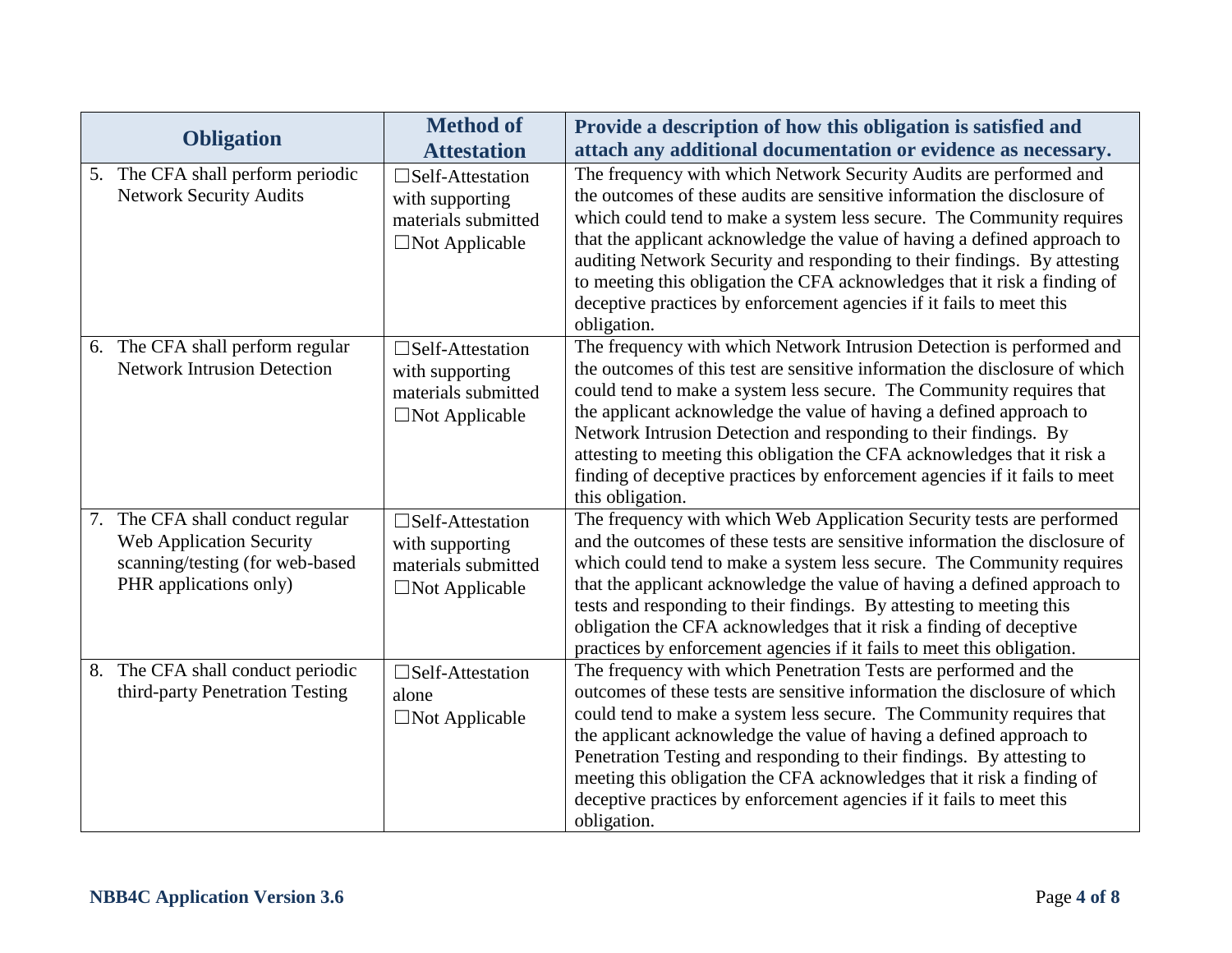| <b>Obligation</b>                                                                                                                                                                                                    | <b>Method of</b><br><b>Attestation</b>                                                                                                                                          | Provide a description of how this obligation is satisfied and<br>attach any additional documentation or evidence as necessary.                                                                                                                                                                                                                                                                                                                                        |
|----------------------------------------------------------------------------------------------------------------------------------------------------------------------------------------------------------------------|---------------------------------------------------------------------------------------------------------------------------------------------------------------------------------|-----------------------------------------------------------------------------------------------------------------------------------------------------------------------------------------------------------------------------------------------------------------------------------------------------------------------------------------------------------------------------------------------------------------------------------------------------------------------|
| The CFA shall only transmit data<br>9.<br>as directed or approved by the<br>consumer.                                                                                                                                | $\square$ Self-Attestation<br>with reference to<br>location in Policies<br>submitted<br>$\Box$ Not applicable                                                                   | Applicant should supply a statement of attestation and/or inclusion of<br>reference to the applicable consumer facing policy statement or similar<br>policy artifact.<br>If you indicate not applicable please describe why this is not applicable to<br>your offering. For example, by design the way you have architected your<br>application only the end user ever has the ability to share data once<br>delivered to a device controlled solely by the consumer. |
| 10. The CFA shall communicate in its<br>consumer facing materials that<br>the offering is not intended for<br>use by a HIPAA Covered Entity<br>in place of an EMR or similar<br>application.                         | $\square$ Self-Attestation<br>with reference to<br>location in Policies<br>submitted.                                                                                           | Applicant should supply a statement of attestation and inclusion of<br>reference to the applicable consumer facing policy statement or similar<br>policy artifact.                                                                                                                                                                                                                                                                                                    |
| 11. CFA shall ensure that an End-user<br>is able to extract all of their<br>structured data captured in the<br>CFA and be able transport it to<br>another location via Direct or<br>another secure transport method. | $\square$ Self-Attestation<br>with reference to<br>location in Policies<br>submitted and outline<br>of how a consumer<br>can export standard<br>data to a secure end-<br>point. | The community being established by this bundle is intended to enable<br>consumer choice and prevent vendor lock-in where the consumer's PHI is<br>trapped in a CFA.                                                                                                                                                                                                                                                                                                   |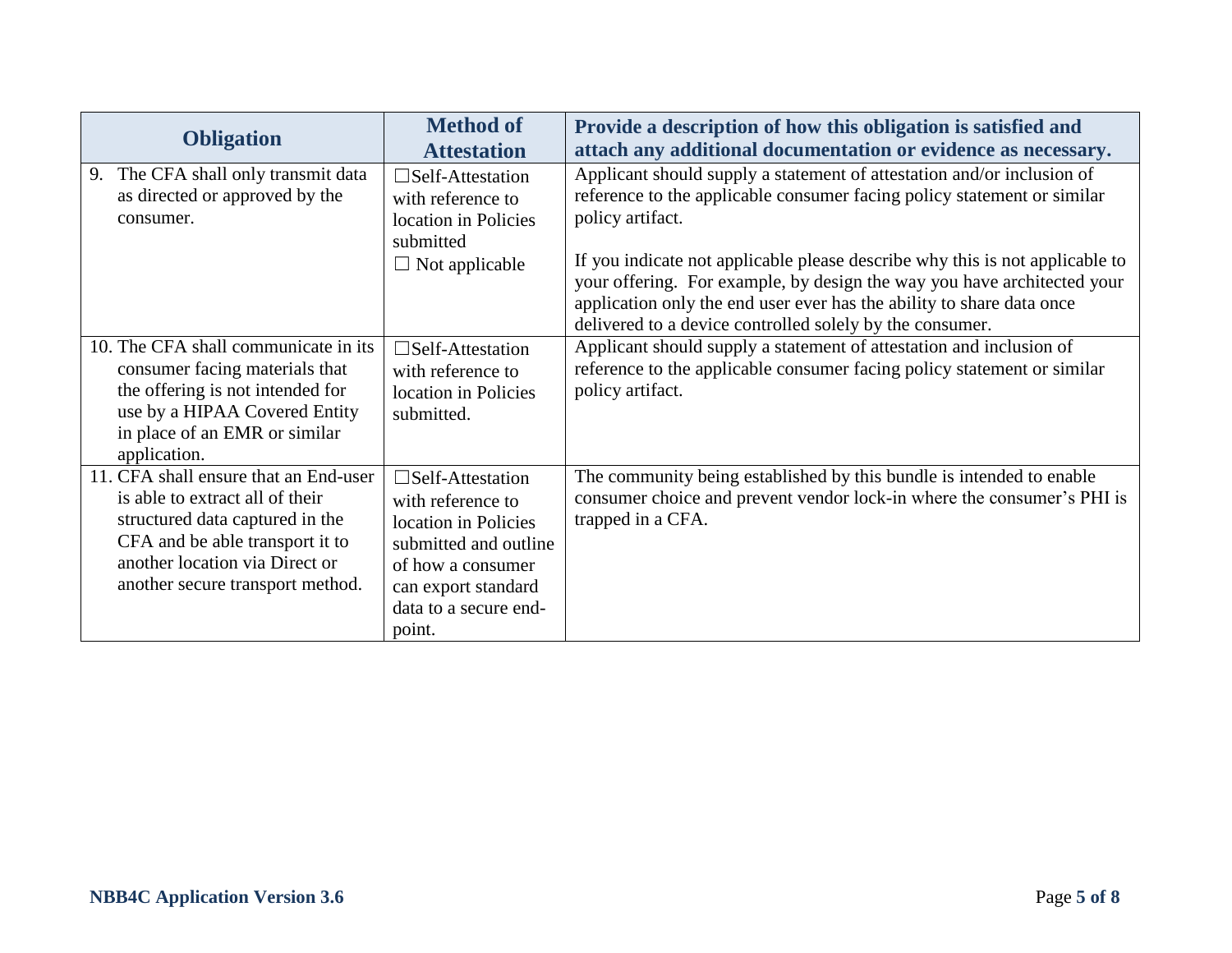| <b>Obligation</b>                                                                                                                                                                                                                                                                    | <b>Method of</b><br><b>Attestation</b>                                                                                                                                                                                              | Provide a description of how this obligation is satisfied and<br>attach any additional documentation or evidence as necessary.                                                                                         |
|--------------------------------------------------------------------------------------------------------------------------------------------------------------------------------------------------------------------------------------------------------------------------------------|-------------------------------------------------------------------------------------------------------------------------------------------------------------------------------------------------------------------------------------|------------------------------------------------------------------------------------------------------------------------------------------------------------------------------------------------------------------------|
| 12. CFA shall ensure that an End-user<br>is able to terminate their<br>participation in the CFA and be<br>able to request that their data be<br>expunged in its entirety from the<br>application and any data stores<br>controlled by the CFA that may<br>contain the End-users PHI. | $\square$ Self-Attestation<br>with reference to<br>location in policies<br>submitted and outline<br>of how a consumer<br>requests that the<br>Consumer's PHI be<br>expunged from the<br>CFA's data stores.<br>$\Box$ Not Applicable | The community being established by this bundle is intended to ensure that<br>the consumer has control over how its PHI is used including how it is<br>used after termination of the consumer's use of the application. |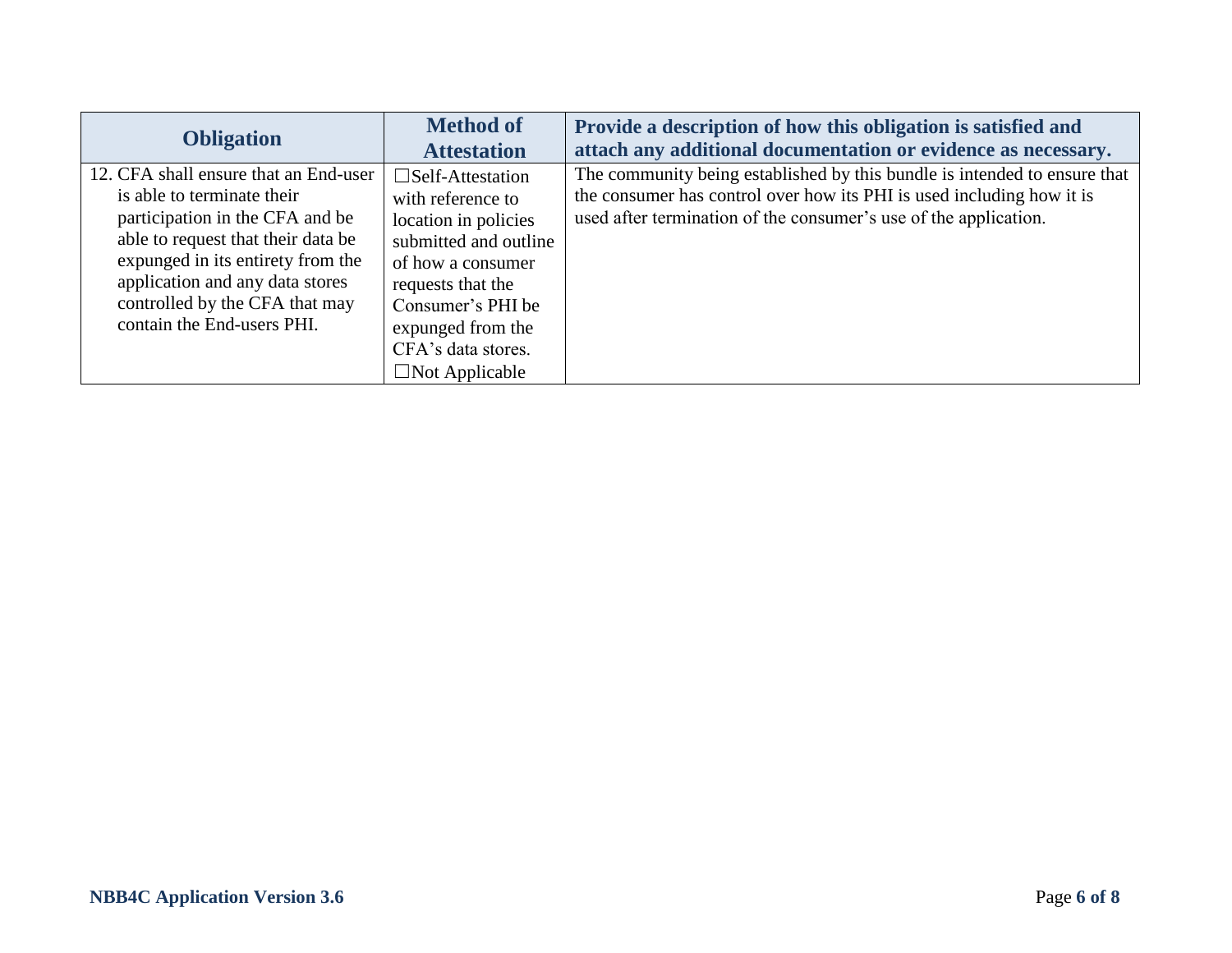# **B. Eligibility Criteria for Direct**

|    | <b>Obligation</b>                                                                                                                                                                                                                                          | <b>Method of</b>                                                                                                                                  | Provide a description of how this obligation is satisfied and                                                                                                                                                                                                                                                                                                                                            |
|----|------------------------------------------------------------------------------------------------------------------------------------------------------------------------------------------------------------------------------------------------------------|---------------------------------------------------------------------------------------------------------------------------------------------------|----------------------------------------------------------------------------------------------------------------------------------------------------------------------------------------------------------------------------------------------------------------------------------------------------------------------------------------------------------------------------------------------------------|
|    |                                                                                                                                                                                                                                                            | <b>Attestation</b>                                                                                                                                | attach any additional documentation or evidence as necessary.                                                                                                                                                                                                                                                                                                                                            |
| 1. | Conform to Direct Project's<br><b>Applicability Statement for</b><br>Secure Health Transport,<br>version $1.1.$                                                                                                                                            | $\square$ Self-Attestation<br>indicating expectation<br>that applicant will<br>complete testing<br>successfully as part of<br>onboarding process. | Applicant should provide attestation and/or narrative description of its<br>compliance with the Applicability Statement. Applicants with<br>certification demonstrating compliance or similar evidence may submit<br>such evidence as part of application process. All applicants must<br>complete the confirmation tests required during the onboarding process as<br>described in NATE Procedure 3.d.1 |
| 2. | Encrypt all edge protocol<br>communications (last mile<br>exchange).                                                                                                                                                                                       | $\square$ Self-Attestation with<br>supporting materials.                                                                                          | Applicant should provide a description of how edge protocols are secured.                                                                                                                                                                                                                                                                                                                                |
| 3. | Have a documented process for<br>the provisioning and<br>management of digital<br>certificates                                                                                                                                                             | $\Box$ Self-Attestation with<br>supporting materials.                                                                                             | Applicant should include a copy of applicable certificate policy $\&$<br>Certificate Practice Statement or supply the rationale for why this item is<br>not applicable. Note: NATE does not permit multi-tenant certificates to<br>be used in any NATE Trust Bundle.                                                                                                                                     |
| 4. | The NATE-QE POC shall<br>notify the Trust Bundle<br>Coordinator when trust<br>anchors/public keys should be<br>removed or replaced due to any<br>reason (including expiration of<br>trust anchors) and supply new<br>trust anchors in a timely<br>fashion. | $\Box$ Self-Attestation with<br>supporting materials.                                                                                             | Applicant should provide attestation of compliance, including the name<br>and title of who is responsible for notifications and certificate<br>management.                                                                                                                                                                                                                                               |
| 5. | Ensure that at any given time,<br>only unique Direct addresses<br>are active. Once a Direct<br>address is inactivated it may<br>never be reused again.                                                                                                     | $\square$ Self-Attestation with<br>reference to location in<br>Policies submitted in<br>response to item 4.A                                      | Applicant should provide written attestation of compliance and reference<br>to location in written policies where this requirement is documented.                                                                                                                                                                                                                                                        |